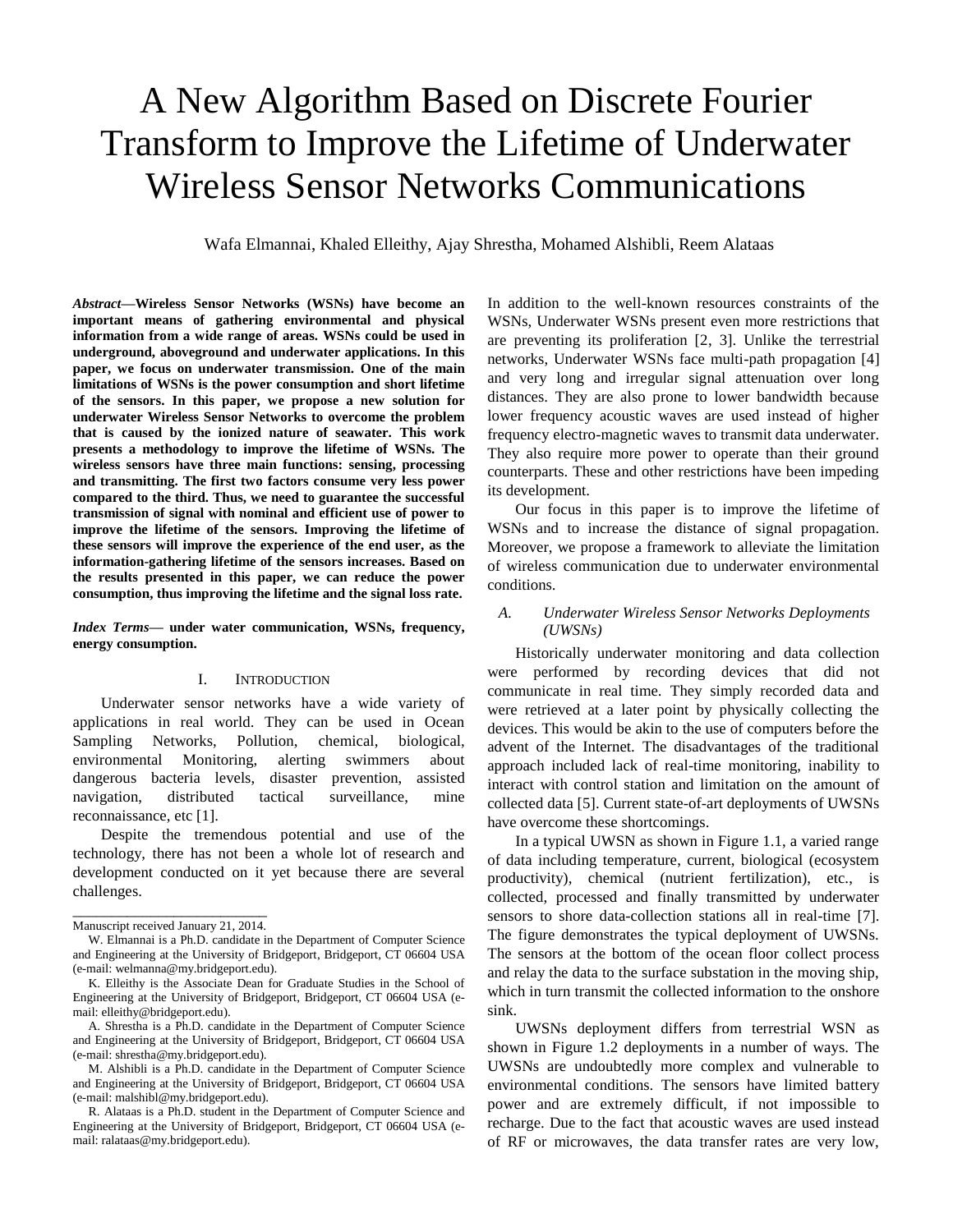which is further aggravated by propagation delays. The underwater communication also suffers from multi-path propagation [8] as shown in Figure 1.2.



Figure 1.1: An Underwater Acoustic Tested at the University at Buffalo [6]



Figure 1.2: Diagram showing underwater Multi-path Propagation [9]

The differences in the environmental and communication channel characteristics with the terrestrial counterparts, calls for a modification of communication protocols, localization algorithms, error recovery protocols and several other design parameters to fit the needs of UWSNs.

Despite these limitations and challenges, UWSNs have tremendous potential and use to address real world problems. Many governmental and private institutions have identified it as a major research area and have invested in its development.

## II. PROBLEM IDENTIFICATION

Unlike terrestrial WSNs, electromagnetic waves (RF) are not used in UWSN because the microwave frequency radio waves are absorbed by water. Thus, sound waves are used as a medium to propagate the signal between two points. The biggest challenge for underwater (sea water) communication is that sea water is an ionized medium. Thus, the propagation of sound gets dissipated as the sound travels through the sea water. The sonar frequency has been used as a long term strategy for underwater communications where the communication needs to be done with a trained ear. In this paper, we propose a technique that incorporates underwater communications for sonar frequencies and make it more userfriendly.

## III. RELATED WORK

During the last decades, developing and improving communications of underwater have become an important area, not only for military issues but also for environmental reasons. Developing safe and efficient way to communicate underwater is important for improving the field of study of underwater world. One of the main tools that are used to keep observation underground is the underwater communication. Sensors are used for this purpose but there are many challenges, e.g., the battery lifetime and the noise effect on the propagated signal. Thus, we focused on how to improve underwater communications. This section provides an overview of the recent developments in this field.

Yusof *et. al.* [10] presents an in-depth review of underwater communication based on sonar and electromagnetic waves, a comparison of the two systems and a discussion of the environmental impacts of using these waves for underwater communication. As a tradeoff between preserving the underwater environment and the need for underwater communication, it appears that underwater electromagnetic wave communications have the most potential to be the environmentally friendly system of the future. Construction of underwater communication systems may use either sonar wave or electromagnetic wave. The passive sonar communication system simply picks up any sonar waves propagating in the underwater but the active sonar communication system receives as well as emits sonar wave in the underwater. Both passive and active mode use a hydrophone as the device for emitting or receiving sonar waves in the underwater itself. These sonar communication modes are not practical for air-water trans-boundary communication due to significant amplitude attenuation as they cross the air-water interface. Alternatively, electromagnetic wave communication systems are practical for cross-boundary air-water underwater communication almost without any limitation of speed and amplitude attenuation.

Pompili *et. al*. [11] discuss efficient communication protocols among underwater devices, which are based on acoustic wireless technology for distances over one hundred meters that need to be enabled because of the high attenuation and scattering affecting radio and optical waves, respectively. The unique characteristics of an underwater acoustic channel such as very limited and distance-dependent bandwidth, high propagation delays, and time varying multipath and fading require new efficient and reliable communication protocols to network multiple devices, either static or mobile, potentially over multiple hops. This paper also discusses solutions for medium access control, routing, transport-layer, and crosslayer networking protocols.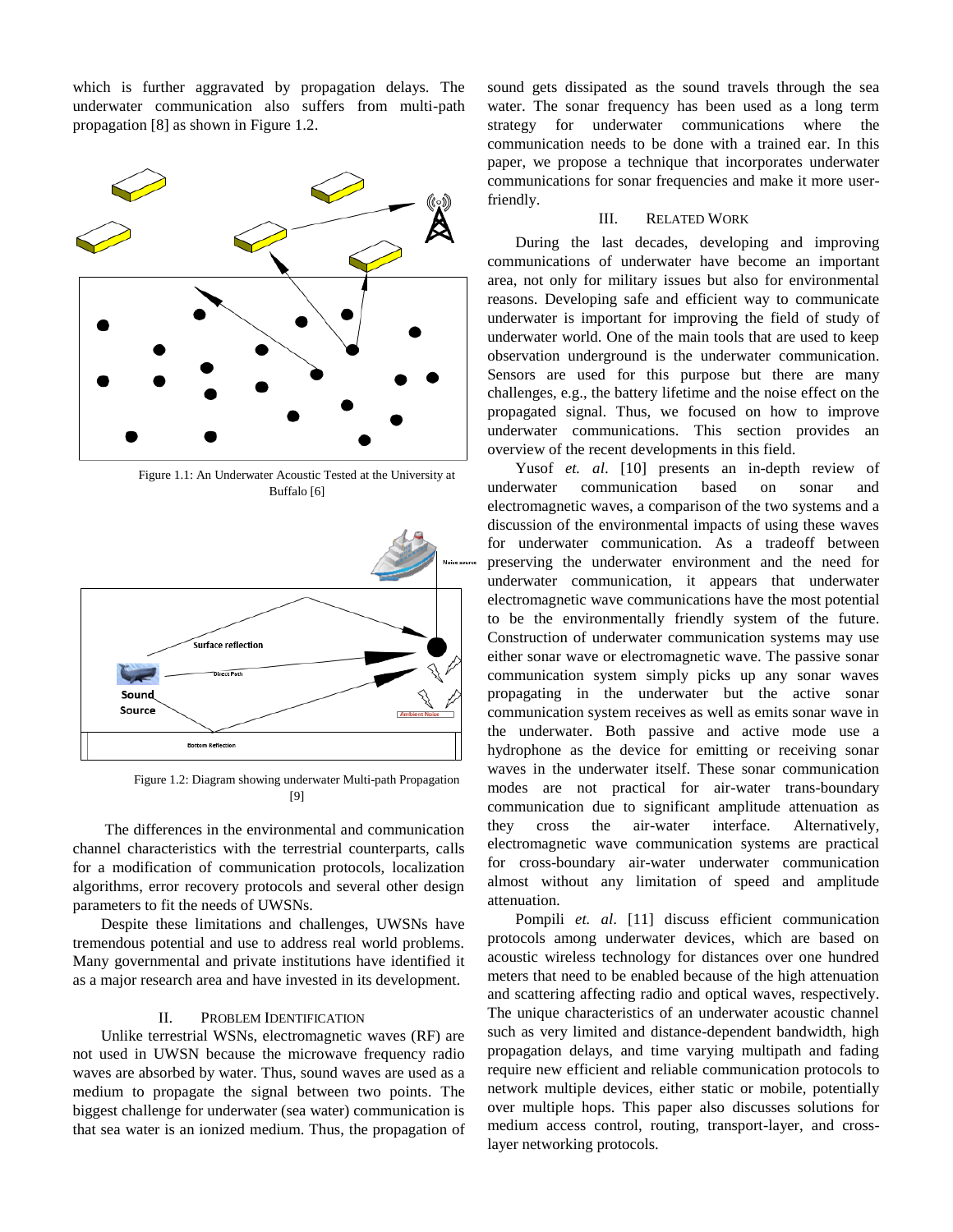Stojanovic [12] traces back the idea of sending and receiving information under water all the way to the time of Leonardo Da Vinci who is quoted for discovering the possibility to detect a distant ship by listening on a long tube submerged under the sea. In the modern sense of the word, underwater communications began to develop during the Second World War for military purposes. One of the first underwater communication systems was an underwater telephone which was developed in the United States for communicating with submarines. While many problems remain to be solved in the design of high speed acoustic communication systems, recent advances in this area will serve as an encouragement for future work and enable us to remotely explore the underwater world.

Akyildiz *et. al.* [13] discusses the main challenges of efficient communications in underwater acoustic sensor networks. The paper outlined the peculiarities of the underwater channel with particular reference to networking solutions or monitoring applications of the ocean environment. The objective of this paper is to encourage research efforts to lay down fundamental basis for the development of new advanced communication techniques for efficient underwater communication and networking to enhance ocean monitoring and exploration applications. The paper presents various 2-D and 3-D models that can be used as the basis of future research.

Lloret [14] compares a proposed communication system with other existing systems. Although the proposal supports short communication distances, it provides high data transfer rates. It can be used for precision monitoring in applications such as contaminated ecosystems or for device communications at high depth. The authors have proposed a cheap and efficient way for underwater communications using IEEE 802.11 devices at 2.4GHz transmission.

Llor *et. al.* [15] presents the various parameters used for underwater communication. The paper discusses the transmission distance and frequency. Furthermore, the authors investigate the multipath loss. Finally, the paper addresses the modulation and demodulation of the signal for underwater communication.

## IV. PROPOSED WORK

In this paper, we introduce a compression sound algorithm using Fourier series and Morse code in order to improve the wireless underwater sensor communication. Our main purpose of integrating Fourier series and Morse code is to propagate the sound at various frequencies. This will enable the communication to withstand longer multipath propagation. Furthermore, we introduce GUI from text to sound conversion. Figure 2 shows the steps of the algorithm's process.

# *A. Morse Code:*

Morse code is used to convert the text to on-off tones series, clicks or lights. This can enable the observers and skilled listener to understand the meaning with no specific equipment.

In fact, Morse code is considered as less sensitive to poor signal than the voice. But without a decoding device, it is still a challenge for most researchers. Therefore, in this case the Morse code can be considered as a useful technique to produce speech for distribution of an automatic data to train listeners on voice channels. That can make the first part of our algorithm more efficient in transferring the sound to the data.



Figure 2: Flowchart of Proposed Model of Wireless Underwater Sensor Communication

# *B. Discrete Fourier Transform (DFT):*

DFT (Discrete Fourier Transform) or FFT (Fast Fourier Transform) concepts are used interchangeably, and both work with a finite set of values. DFT is used in many mathematical modules where it is fast, since it could be built recursively to reduce the amount of time in execution. DFT or FFT is used to convert from time domain to frequency domain. We can work with the data in the frequency domain easier than the data in the time domain.

#### *C. Compression Algorithm:*

Analog audio compression allows the efficient storage and transmission of sound data.



Figure3: Digital to Analog Conversion

Figure 3 shows how the digital audio resulting from running Fourier Transform is converted to analog signals that are ready for compression.

In this implementation, we use the  $\mu$ -law transformation which is a basic audio compression technique. This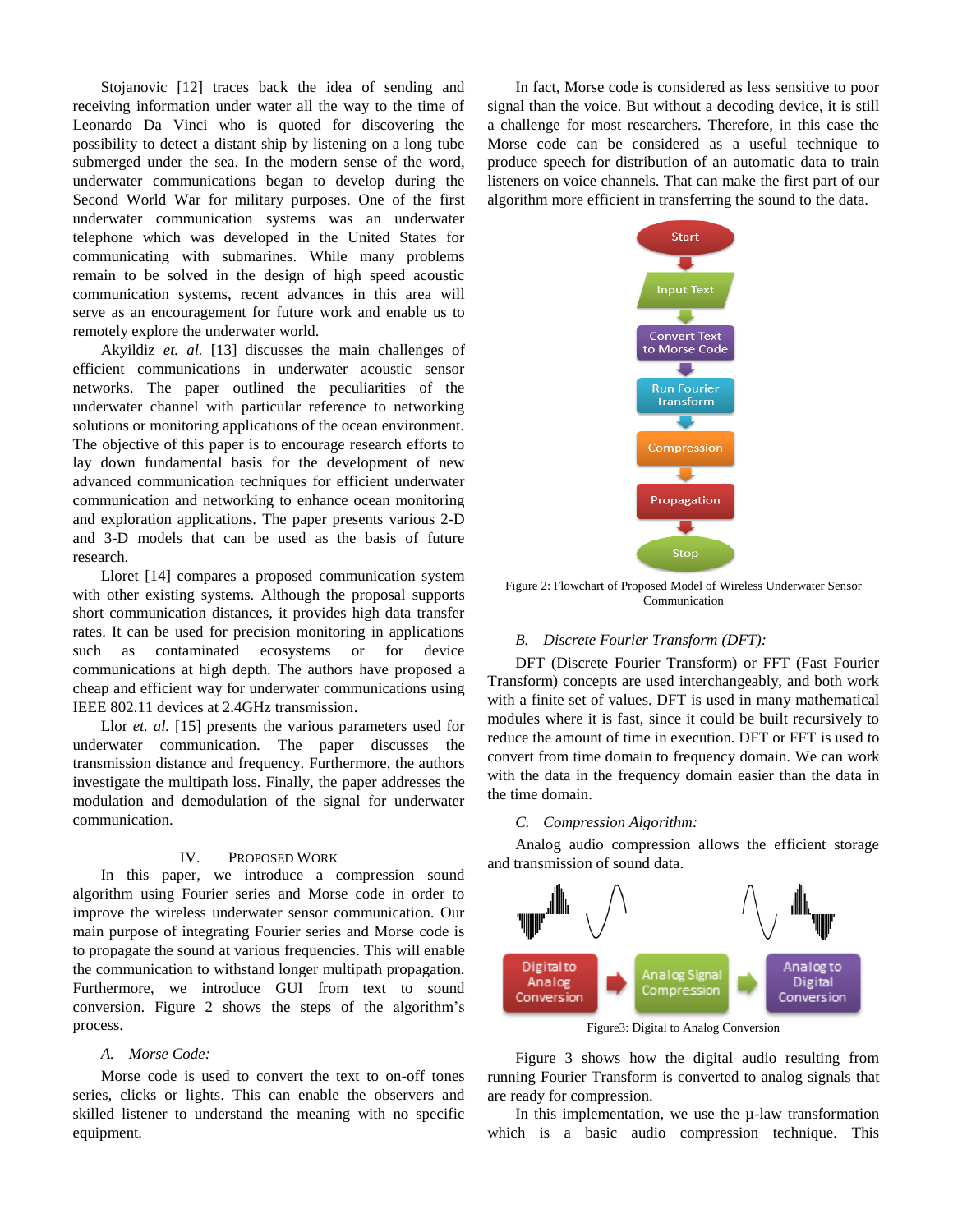transformation is a form of logarithmic data compression for an audio data. Due to the fact that we hear logarithmically, sound recorded at higher levels does not require the same resolution as low-level sound. This allows us to disregard the least significant bits in high-level data. This turns out to resemble a logarithmic transformation. The resulting compression forces a 16-bit number to be represented as an 8 bit number.

The logarithmic step spacing represents low-amplitude audio samples with greater accuracy than higher-amplitude values. Thus the signal-to-noise ratio of the transformed output is more uniform over the range of amplitudes of the input signal. The  $\mu$ -law transformation equation is:

$$
y = \begin{cases} 225 - \frac{127}{\ln(1+\mu)} \times \ln(1+\mu|x|) \text{ for } x \ge 0\\ 127 - \frac{127}{\ln(1+\mu)} \times \ln(1+\mu|x|) \text{ for } x < 0 \end{cases}
$$

Where  $\mu = 255$ , and x is the value of the input signal normalized to have a maximum value of 1.

### V. SIMULATION SETUP

We used C# programming language to implement our approach. The simulation is used to tune the parameters in order to improve the distance in where that signal propagates during transmission. There are some important parameters that can affect the transmission. It can either reduce or increase the power consumption. Hence, if these parameters are not set to the optimal values, the transmitted signal will be lost due to the ionized nature of sea water [15]. Table 1 shows the initial values that can be adjusted using the implemented simulator.

TABLE I INITIALIZING MORSE CODE AND DFT PARAMETERS

| <b>Parameters</b> | <b>Initial Values</b> |
|-------------------|-----------------------|
| <b>Short</b> beep | $0.04 \text{ sec}$    |
| Long beep         | $0.1 \text{ sec}$     |
| <b>Delay</b>      | $0.05$ sec            |
| <b>Frequency</b>  | 1000 HZ               |

## VI. SIMULATION RESULTS

Fresh water is ideal for underwater communications because of the absence of ionization. But sea water is ionized, thus it makes the sound dissipate faster. We have used DFT to compress sound signals to a lower frequency to increase the sound propagation distance. This allows us to control the propagation distance while ensuring the security of the information transferred as shown in Figure 4. We do this by modifying the long and short beeps for the Morse code to create new encryption methods to mask the original messages.



Figure 4: Text to Sound Converter based Morse code

## *A. Time Average versus Distance Scenario:*

Figure 5 is generated for various sound frequencies over a time average versus distance propagation. It represents a linear format of graphical representation. It shows that increasing sound frequency reduces the time average, but it reduces the propagation distance too. With the reduction in sound frequency, there is an increase in the time average, as well as increase in the propagation distance. From our results, we can conclude that the best solution is to have the maximum propagation distance with the least time average that is close to zero.



Figure 5: Time Average vs. Distance Propagation Scenario

#### *B. Frequency versus Distance Average Scenario:*

Figure 6 shows the optimal frequency which is required for the best propagation distance that is based on the frequency values. Since our proposed application allows us to change and compress the sound frequency as shown in Figure 4, we can optimally set the frequency value based on the propagation distance as required. However, the achieved chart is based on the seawater conditions.